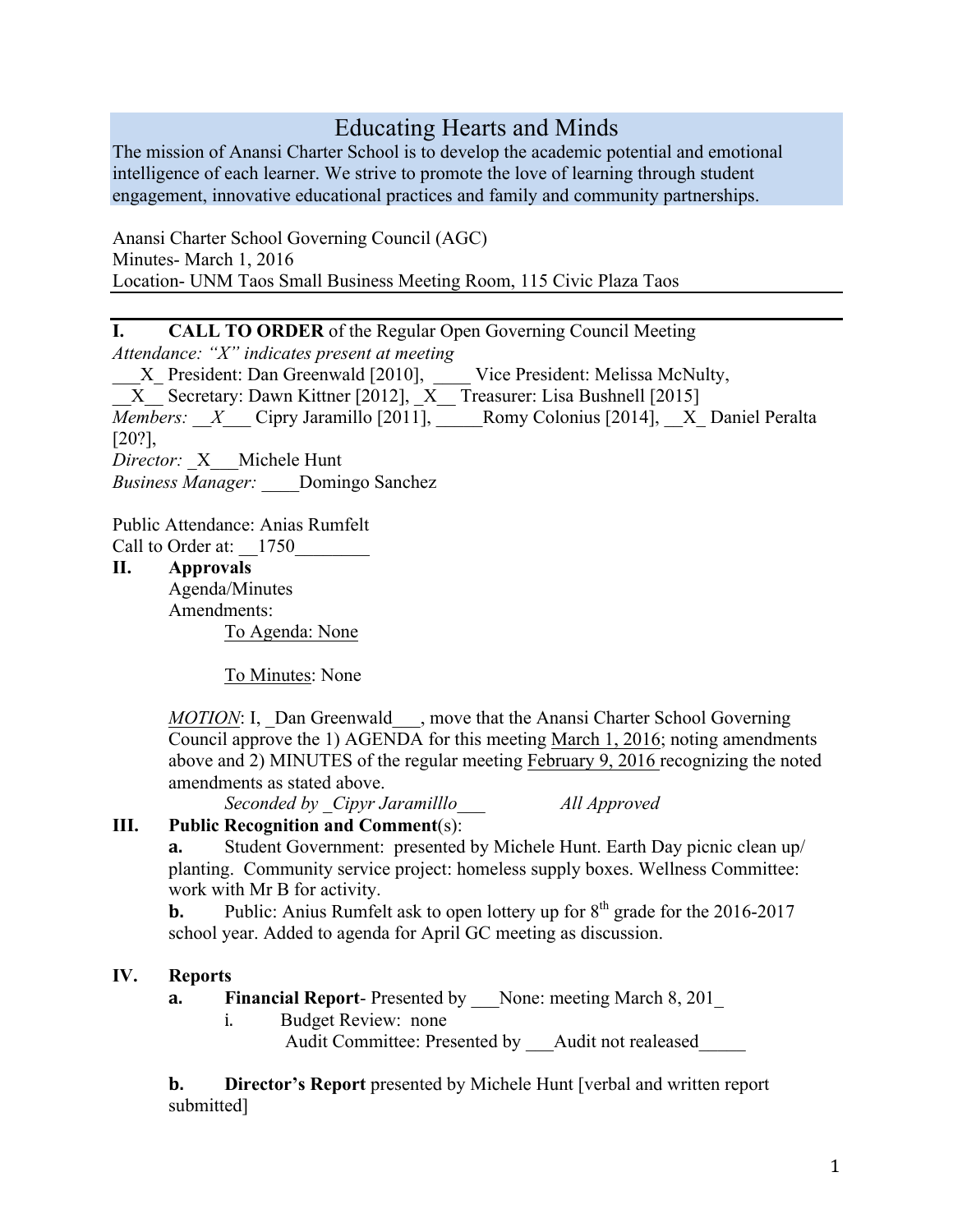- i. Preparation for PARCC Assessment
- ii. Update on Candidate search
- iii. Update on Re-enrollment
- iv. First Art Show
- v. Audit of ELA curriculum
- vi. Plan for TMS board meeting presentation
- **c. Council Committee Reports**

i. Finance and Audit [Established meeting time | Melissa McNulty, Lisa Bushnell and Daniel Greenwald. Report presented by Dan Greenwald

**a**) See submitted report. Meeting March 8<sup>th</sup>

ii. Facility and Program [Established meeting time\_\_\_\_]: Daniel Greenwald, Daniel Peralta and Melissa McNulty. Presented by Dan Greenwald

- a) Playground established for middle school, field palnted with Alex Henri
- b) Discuss: Annual project manager verse maintenance contract
- c) Michele Hunt stated the some of the doors are not closing and will need to be assessed for repair or replacement

iii. Council Development [Established meeting time\_\_\_\_]: Romy Colonius, Cipry Jaramillo and Lisa Bushnell. Presented by\_\_\_-\_\_\_\_\_\_

- **a)** Bylaws approved last month
- **b**) Sexual Education Policy: continue to work on
- **c)** Check Transgender wording in policies, handbooks

*iv.* School Advocacy [Established meeting time  $\blacksquare$ : Dan Greenwald, Cipry Jaramillo and Dawn Kittner. Presented by \_Dan Greenwald/Michele Hunt\_

- *a*) No impact form legislature regarding funding.
- *b)* Late return with budget

v. Parent Advisory (FAC) [Established meeting time [: Romy]: Colonius. Report presented by Michele Hunt

- **a)** New lost/found
- **b)** Fundraising done
- **c)** Bike: Let's Move with Field Institute of Taos, would like to offer
- vi. Web Coordinator [Established meeting time\_\_TBD\_]: Dawn Kittner. Report presented by Dawn Kittner.
	- a) See written report
	- b) Lock in contract

#### **V. New Business**

- **a.** Director's Evaluation Survey
	- i. Original survey vs Survey Monkey: poor return with survey monkey in

past. Use original survey and send out via email, send home with kids, return to

Karina, send out 3/21 return 4/4/16

**b.** Hosting TMS Board Meeting on March 8 at 6pm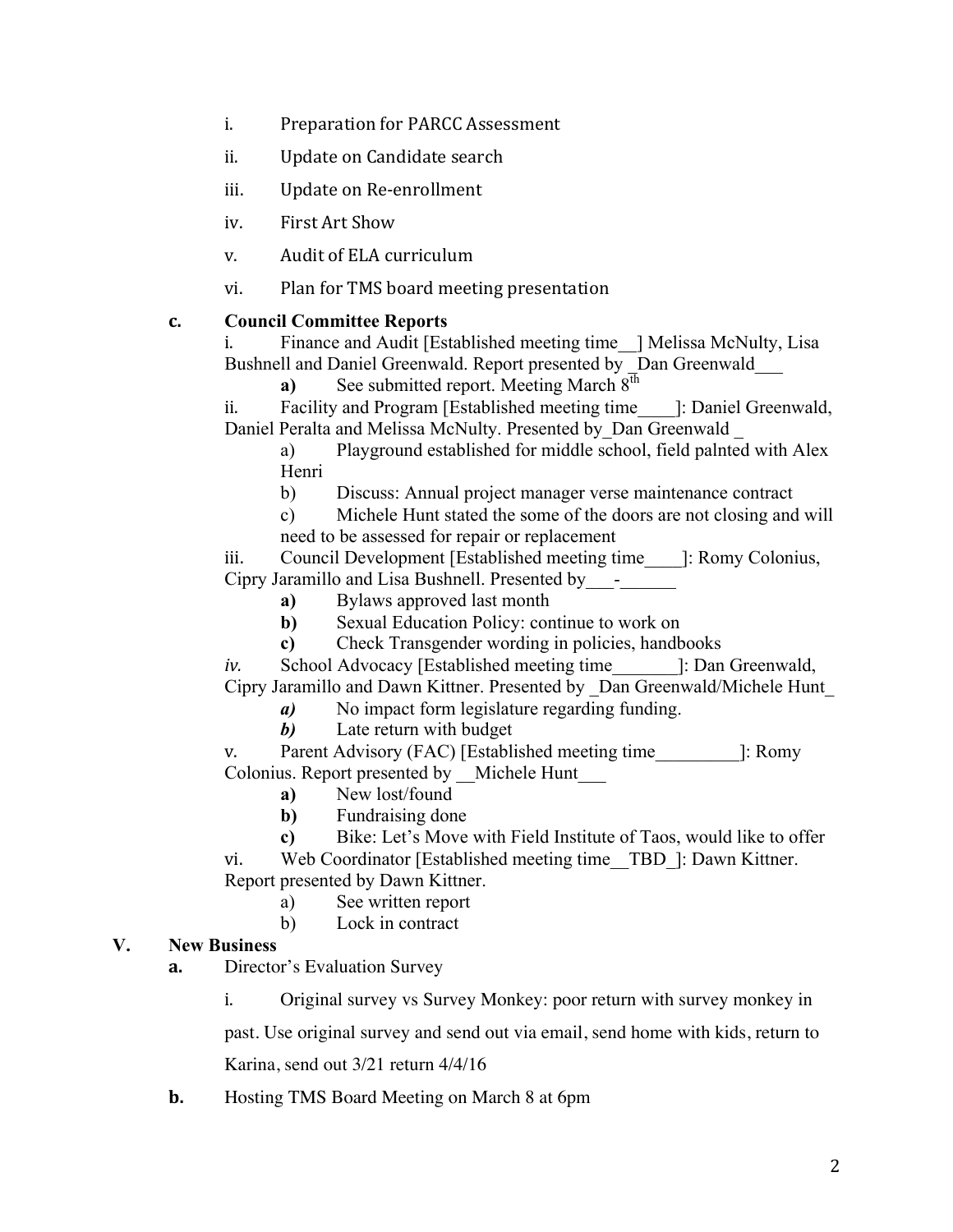- i. Responsible for food: committee members will bring to ACS on March  $8<sup>th</sup>$ 5:30
- **c.** Sexual Education Policy (action): Tabled to April 12<sup>th</sup>
- **d.** April 8<sup>th</sup> Open House: 09-1200. Dan Greenwald will be present. Dawn Kittner

TBD, Not available: Cuipry Jaramillo, Dan Peralta

## **VI. Old Business**

- **a.** Lottery In Process
- **b.** Budget Committees Updates: meeting March 8th
- **c.** Calendar Committee Updates: After spring break
- **d.** Legislative Session Updates: April follow up
- *VII.* **Executive Session** [Limited to Personnel matters, Student discipline, Director]\*
	- *a.* **None**

## **VIII. Items for next month's agenda**

- **a.** Budget Conference
- **b.** Lottery Drawing
- **c.** Outcomes of Legislative Session
- **d.** Director's Evaluation
- **e.** 8<sup>th</sup> grade lottery opening
- **f.** May meeting: Food Service with budget

#### **IX. Roles and Responsibilities**

**a.** Refreshments for April 12, 2016 meeting at Anansi Charter School: Dawn Kittner

**b.** Dan Greenwald: Agenda for April, dessert for TMS, Budget meeting agenda and summary, email survey for director evaluation

**c.** Melissa McNulty: -

**d.** Dawn Kittner: Website meeting with Michele Hunt end of March, Aaron fisher email for sex ed curriculum, salad for TMS meeting

- **e.** Lisa Bushnell: -
- **f.** Cipry Jaramillo: Sexual Education Policy, enchiladas for TMS meeting
- **g.** Dan Peralta: Drinks for TMS meeting